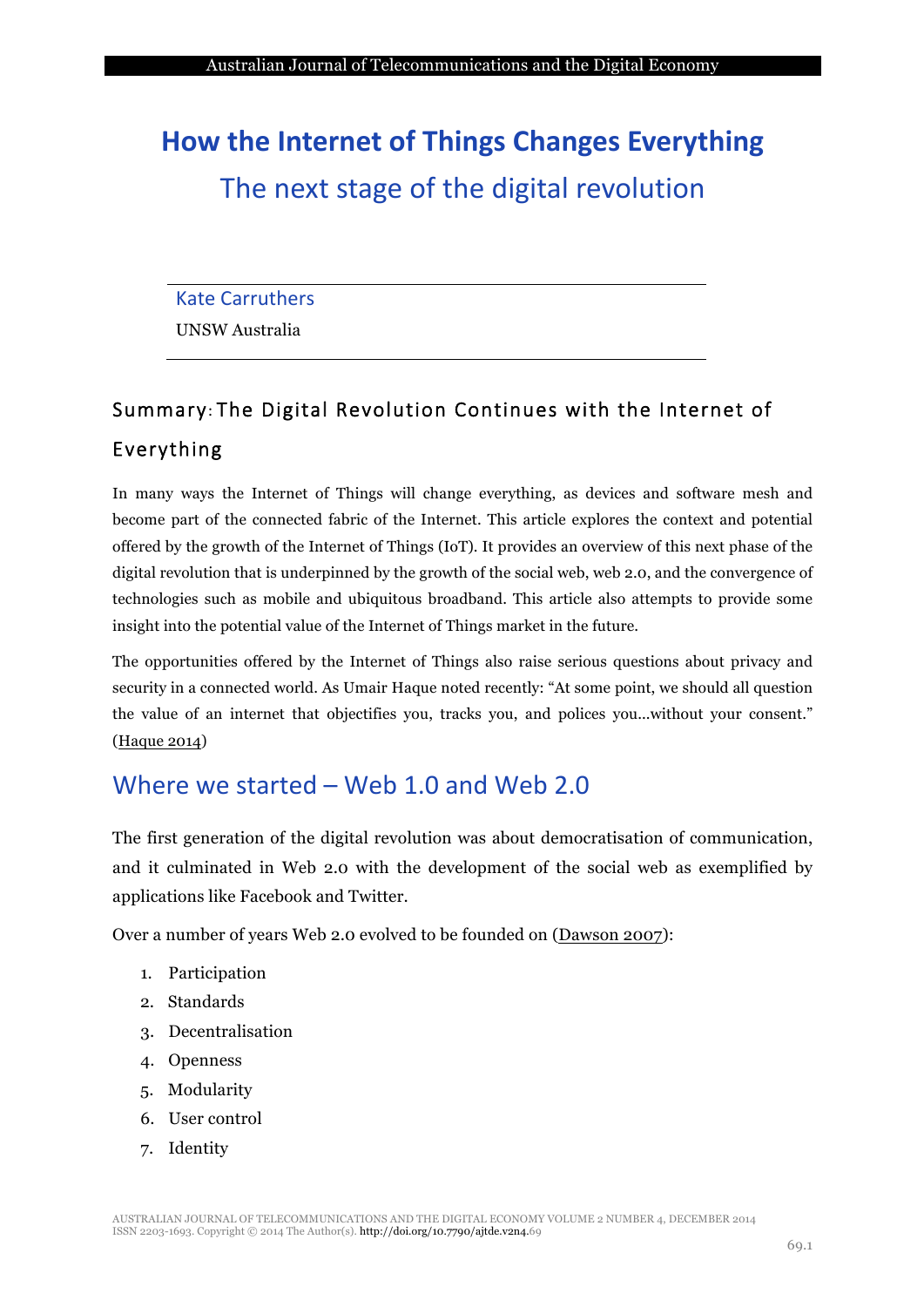The combination of a reasonably sound standards framework for web protocols and application programming languages, along with cultural practices such as openness, meant that consumers were fairly well protected in the Web 2.0 world. However, issues of privacy and security were only at a rudimentary stage in the Web 2.0 world.

In the Web 2.0 landscape the average person could understand issues such as privacy and security. Governments were able to legislate to protect consumers and business regulation remained effective to protect people. Financial standards such as the Payment Card Industry Data Security Standard (PCI DSS) provided security for credit card transactions and card providers offered consumer protection for online transactions.

# Changes on the horizon with the Internet of Things

The digital revolution continues with the Internet of Things (IoT). Objects that were once inanimate are now embedded with sensors and accelerometers, thus gaining the ability to communicate. Initially proposed by Kevin Ashton in 1999 (Ashton 2009), the Internet of Things (IoT) refers to identifiable objects and their virtual representation in a web like structure. Thus devices are becoming empowered by software, sensors and networking capabilities to create new information networks. The resulting information networks are creating new business models that are starting to disrupt existing business models.

A key feature of Internet of Things devices is their potential to transform a device from a single-purchase item into a service that generates recurring income. Internet of Things value is not in the devices, but in the new services related to the devices. The connectedness of Internet of Things devices is critical and relies upon mature, well-defined and wellunderstood wireless communications protocols such as WiFi, ZigBee and Bluetooth (Lee et al. 2007). In the Internet of Things context these technologies are supported by 4G LTE, software defined networks, and APIs.

Objects are becoming embedded with sensors and gaining the ability to operate and communicate independently of human intervention. This ability for objects to act autonomously is they key differentiator to previous incarnations of the Internet. This next generation of the Internet is being referred to as the "Internet of Things" (IoT), or "Machine to Machine" (M2M), or "Internet of Everything" (IoE).

In the Internet of Things world computing power tends to be distributed, reducing reliance on centralised platforms. Devices are able to connect via traditional commercial networks as well as using peer-to-peer connectivity that bypasses traditional regulated networks. Connections between devices are API based and allow many-to-many connections via welldefined APIs, thus reducing development overhead. And many of the applications are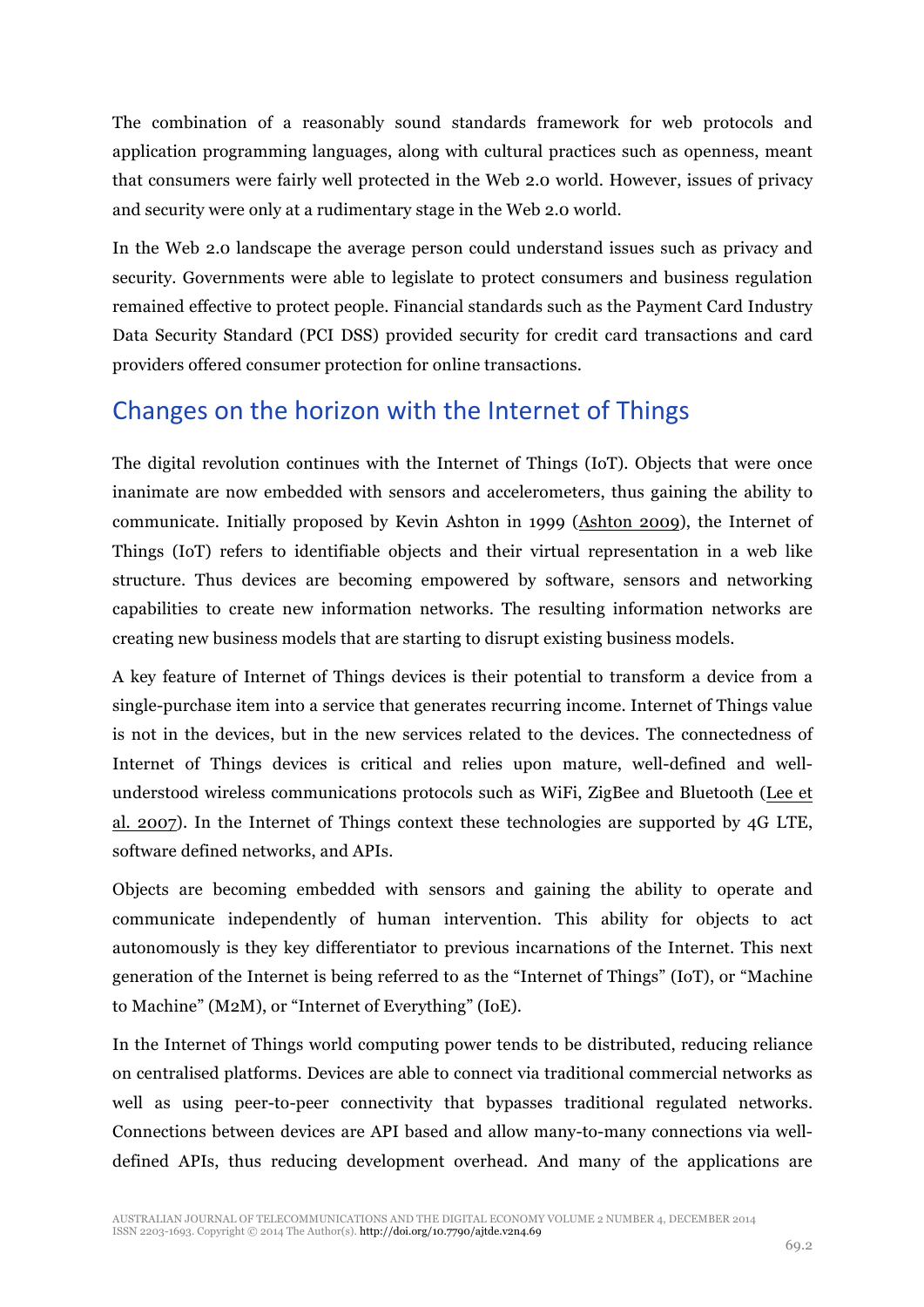network neutral – that is they do not care which network they use for communications as long as it is available; for example they can seamlessly switch between 4G LTE, Wi-Fi or Bluetooth networks.

# Internet of Things driven by convergence Technology Convergence

The Internet of Things is driven by the convergence of a number of technologies, and it is this convergence that gives rise to the possibilities for new business models and for new ways of enabling devices to interconnect and operate in more sophisticated ways.

Ubiquitous communications networks mean that sensor-equipped devices can be deployed in many locations that were impossible in the past. Mobile connectivity enables deployment of field devices into environments that have previously not been possible, for example devices and applications in agriculture can now be deployed using commodity technology at reasonable cost.

3D printing will enable the re-engineering of existing supply chains in novel ways. Over the next decade 3D printing is likely to shift manufacturing away from traditional factories and to enable true just-in-time production.

Sensor networks will enable devices to assess their environment and to act autonomously in response to environmental stimuli; they will also be able to direct other devices to act in response to their sensor data. There are already Internet of Things devices capable directing other devices autonomously based on sensor-derived data. With the vast amounts of data being generated by the Internet of Things devices this enables the use of big data tools and techniques to draw useful inferences and to drive new activity. The feedback loops made possible by big data will have the capacity to fuel innovation in Internet of Things.

Peer-to-peer networks provide an alternative and low cost connection mechanism for Internet of Things devices. For example, it will not be necessary to connect every device in an agricultural application to a mobile phone network to collect data. Instead the devices will be able to connect peer-to-peer and collect data for transmission by a mobile connection hub. Cloud computing provides the scalable application hosting and data storage environments for the Internet of Things. The distributed nature of Internet of Things devices, and the vast amounts of data that will be generated by these sensor-enabled devices, requires scalable and relatively cheap storage. With the evolution of cloud computing and storage solutions such as Amazon AWS and Microsoft Azure this becomes accessible for new entrants such as startups, and reduces operational costs for larger organisations.

The combination of artificial intelligence, commodity sensors and software-defined networks means that devices will be able to operate autonomously. Further, it means that the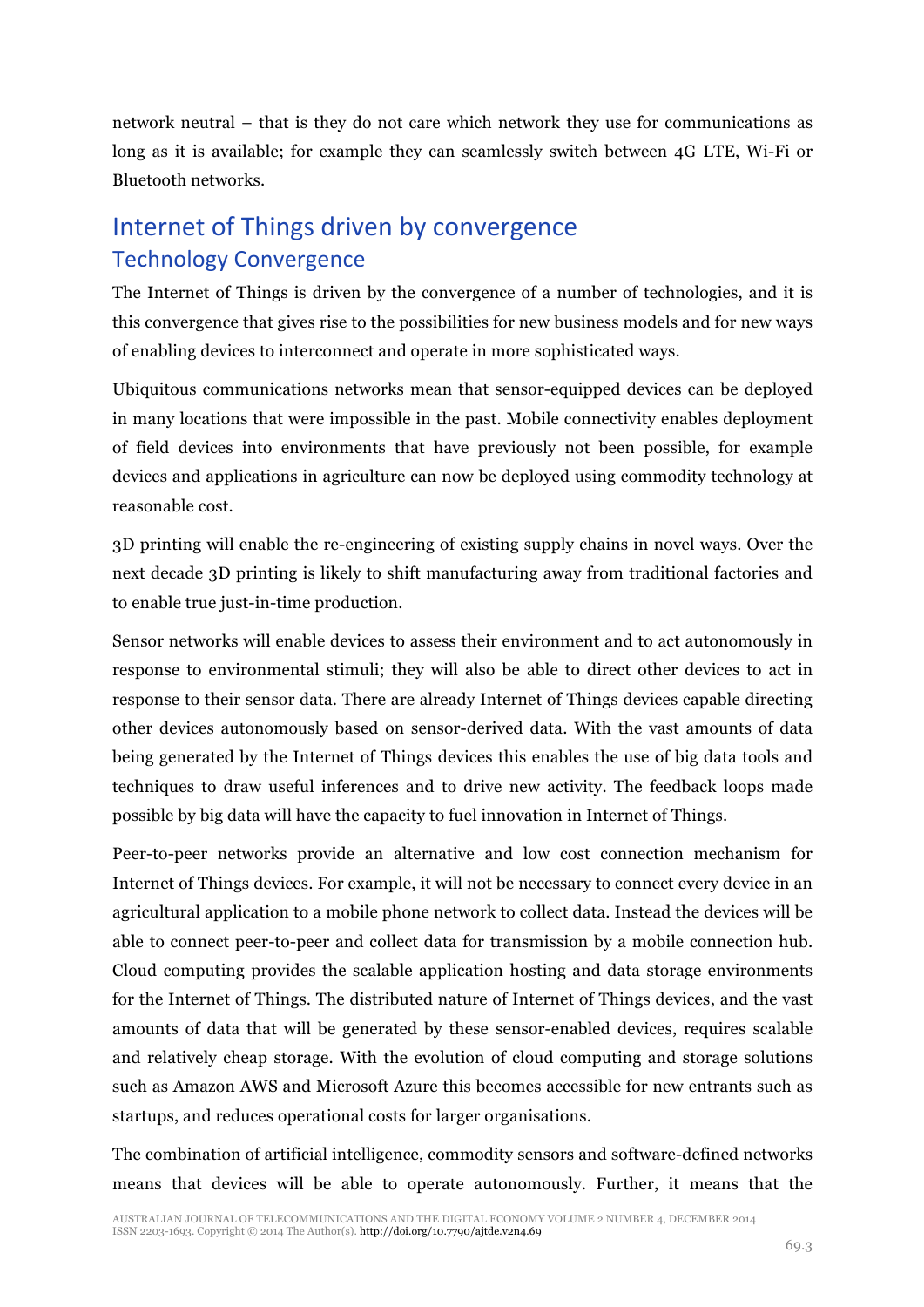supporting software-defined networks will be able to re-route data in response to environmental factors informed by sensor data and enabled by artificial intelligence algorithms.

#### Powered by APIs

The application ecosystem has been made possible by the evolution of API driven connectivity. APIs, or Application Programming Interfaces, have evolved from the web 2.0 phase of the Internet to act as the glue between diverse and often unrelated systems and applications. An API is a set of standardised pre-defined ways that have been defined for connecting to the program. This enables software developers to publish their API to enable external applications and systems to interact with their software. APIs became prevalent during the growth of the social web in the period from 2004 and are an important enabler of connectivity between devices in the Internet of Things.

### Fuelled by the application ecosystem

The Internet of Things will be powered by software applications or applications. We have already seen a proliferation in applications for smart phones and tablets; there is no reason to assume that this will reduce.

"*Between 2008 and 2017, Google Play and Apple's App Store will be responsible for a mind-blowing number of mobile app downloads: 350 billion*." (Essany 2012)

On the software development or application development side of the Internet of Things market, a recent global survey of 1,400 software developers (Evans Data 2014) indicated that 17.1% of those surveyed are currently working on Internet of Things applications, and that 23% of those surveyed expect to begin work on them in the next six months. This means that there will be a substantial supply of applications and application developers to fuel development of the Internet of Things ecosystem.

This application ecosystem will be enabled by APIs and supported by the emerging standards landscape. These standards help to define how software, systems and devices can interact with each other. It is still early days from an Internet of Things standards perspective and there are a number of competing standards emerging, for example:

- Industrial Internet Consortium
- AllJoyn
- WebRTC
- Z-Wave Alliance
- Zigbee Alliance
- Open Interconnect Consortium
- Thread
- Internet of Things Consortium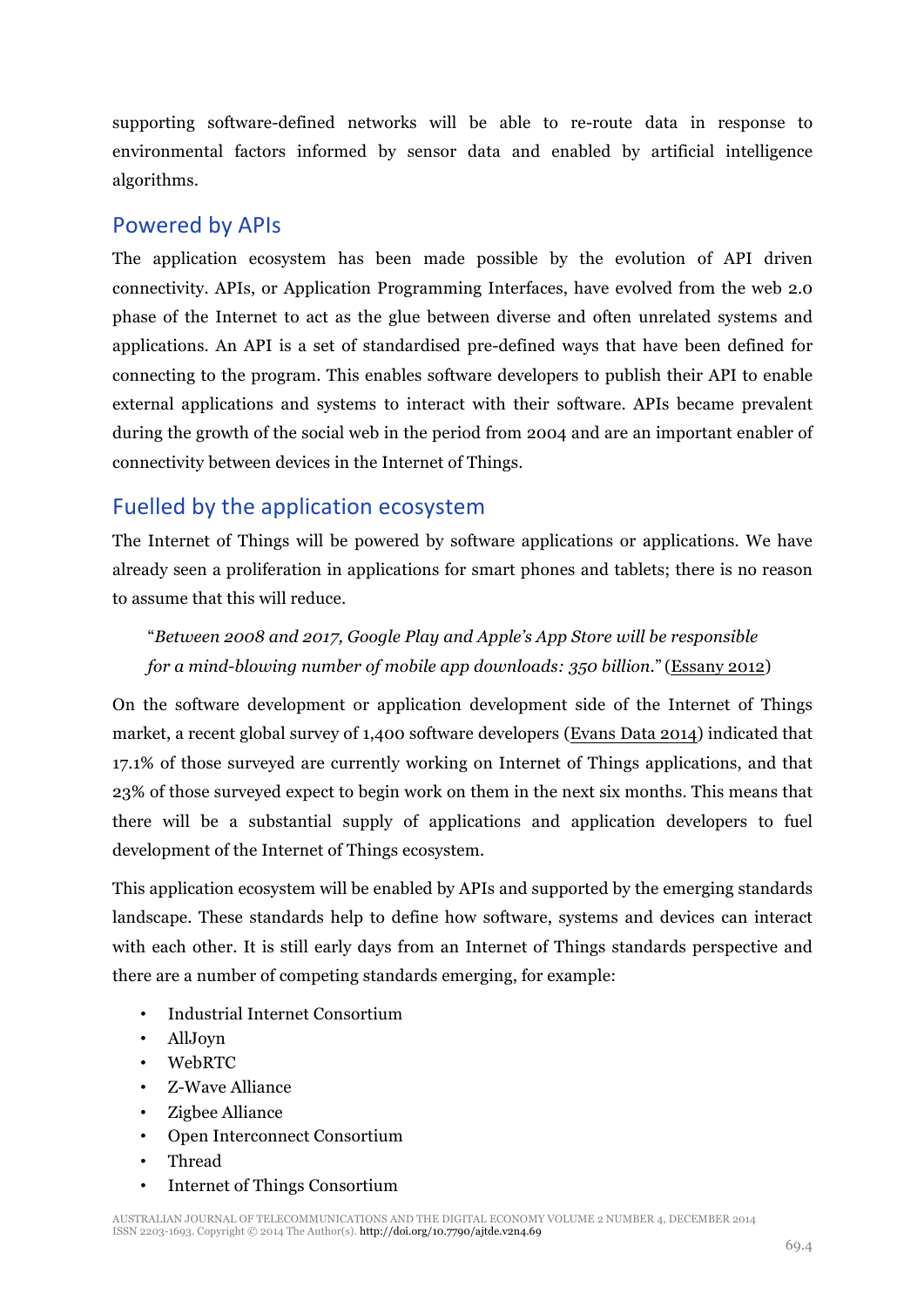Based upon the experience of the emergence of standards in earlier generations of the Internet it is likely take several years for the standards landscape to settle down and for the winners to emerge.

# New Business Models for the Internet of Things

An important feature that changes business models for hardware and devices is that Internet of Things connected devices are transformed from a single-purchase product into a service that generates recurring income. Thus much of the Internet of Things value is not in the devices, but in new services related to the devices. This change in the ability to monetise hardware and related ongoing services means that revenue and competition in the Internet of Things space will be active.

### Characteristics of the new business models

The Internet of Things lends itself to open source models, and it enables businesses to use collaboration and loose confederations rather than deep vertical integration. Agile, changeready organisations will be able to capitalise on developing new applications and services within the Internet of Things.

The devices that form the Internet of Things are connected devices, and these connected devices are typically being controlled via smart phones or tablets and applications (also known as apps). We are seeing an explosion in applications and this is likely to continue to be driven strongly by the Internet of Things:

"*Between 2008 and 2017, Google Play and Apple's Apps Store will be responsible for a mind-blowing number of mobile app downloads: 350 billion."* (MacQueen 2012)

These Internet of Things applications will collect vast amounts of personal data from their users, and typically store this information in a cloud-hosting environment. Third parties who do not have a direct business relationship with the user whose data is stored often provide those cloud-hosting services. This, along with the proliferation of data being captured and stored by Internet of Things devices, means that privacy and security will emerge as key business concerns on a scale not yet seen.

## Value of the Internet of Things Market

The profits that business leaders are predicting in relation to Internet of Things are enormous:

*"The Internet of Things, I think will be the biggest leverage point for IT for the next 10 years, \$14 trillion in profits from that one concept alone."* (Chambers 2013)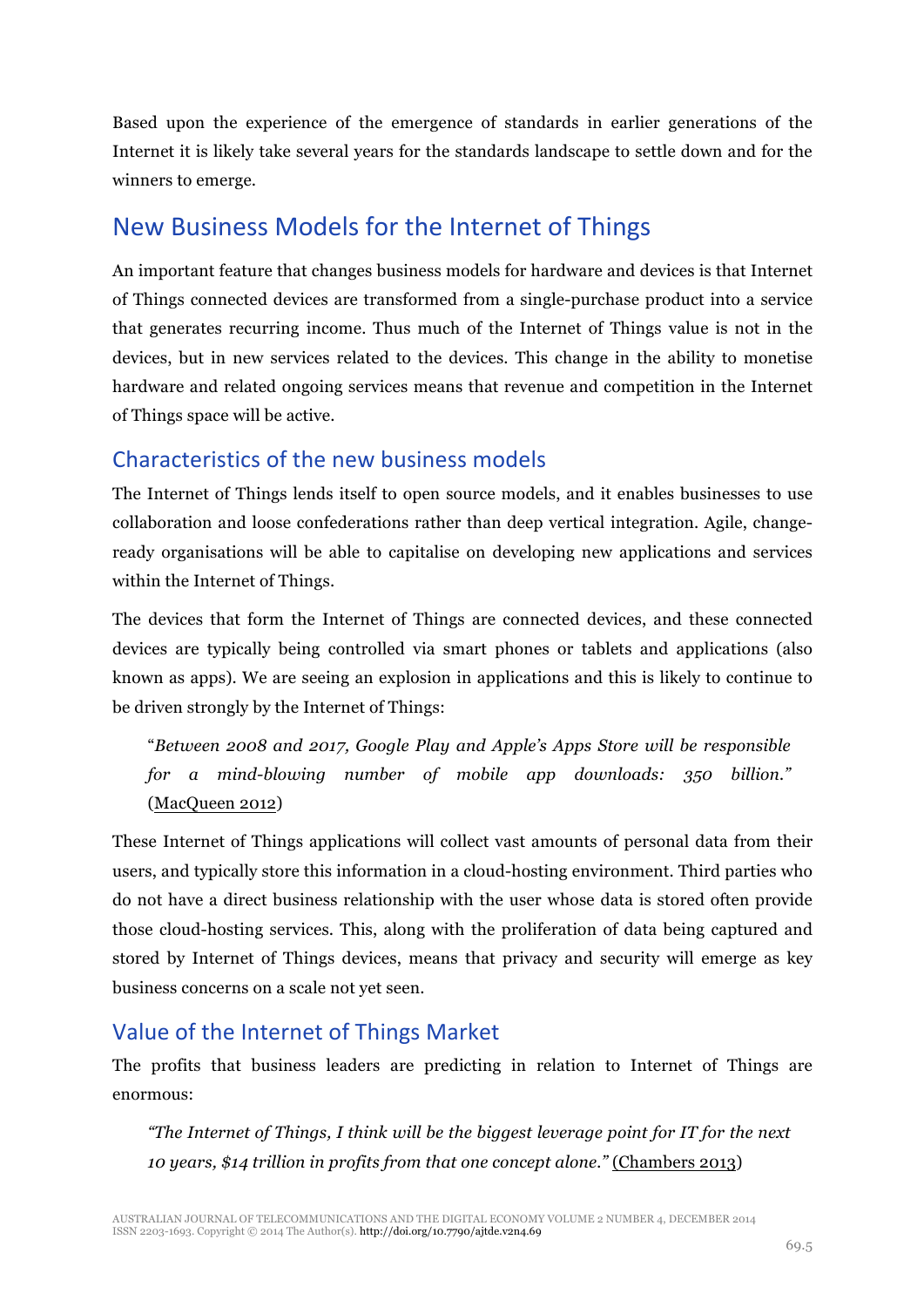And, while Cisco research estimates that there is US \$14 trillion value in the Internet of Things market (Cisco 2013), they also break it down thus:

- 1) Asset utilisation (reduced costs) of \$2.5 trillion
- 2) Employee productivity (greater labour efficiencies) of \$2.5 trillion
- 3) Supply chain and logistics (eliminating waste) of \$2.7 trillion
- 4) Customer experience (addition of more customers) of \$3.7 trillion
- 5) Innovation (reducing time to market) of \$3.0 trillion

In addition to these kinds of estimates of market value, mergers and acquisitions provide a useful insight into the state of the Internet of Things market. Some recent Internet of Things acquisitions include:

- Google bought Nest for US \$3.2 billion in January 2014 (Panzarino 2014)
- Google and Nest bought Dropcam for US \$555 million (Kumparak 2014a)
- Samsung bought SmartThings for US \$200 million (Kumparak 2014b)
- Vodafone bought Cobra Automotive for £115 million (Vodafone 2014)
- Zebra Technologies bought a unit of Motorola for US \$3.45 billion (Crowley 2014)

With acquisitions like this it is clear that existing business leaders are positioning themselves to be significant players in the Internet of Things market.

#### Pervasive computing, the Internet of Things and security

Internet of Things devices are pervading every area of modern life. Wearable devices collect and transmit data about our daily habits. With the increasing prevalence of devices like Google Glass, that record and transmit everyday life, or the dashboard cameras proliferating in vehicles, we are seeing increasing personal data being tracked and stored. Home and portable devices also track our media consumption, with much of the data being recorded and stored with cloud services. This tracking and storage of usage data for Internet of Things devices and applications enables the use of big data to mine the data and determine useful insights into consumer behaviour.

Other trends that are converging with Internet of Things will power the ability to monitor user activity. Among these trends is big data, the ability to mine extremely large data sets for insights about users. Even metadata analysis provides enormous amounts of information about individual user's life. Cloud storage is another key technology that enables Internet of Things. However, cloud and device data remains vulnerable to improper access, as the recent iCloud hack demonstrates (Pauli 2014). When even large companies like Apple are unable to effectively keep user data secure, this raises concerns about smaller startups that provide similar cloud-based services.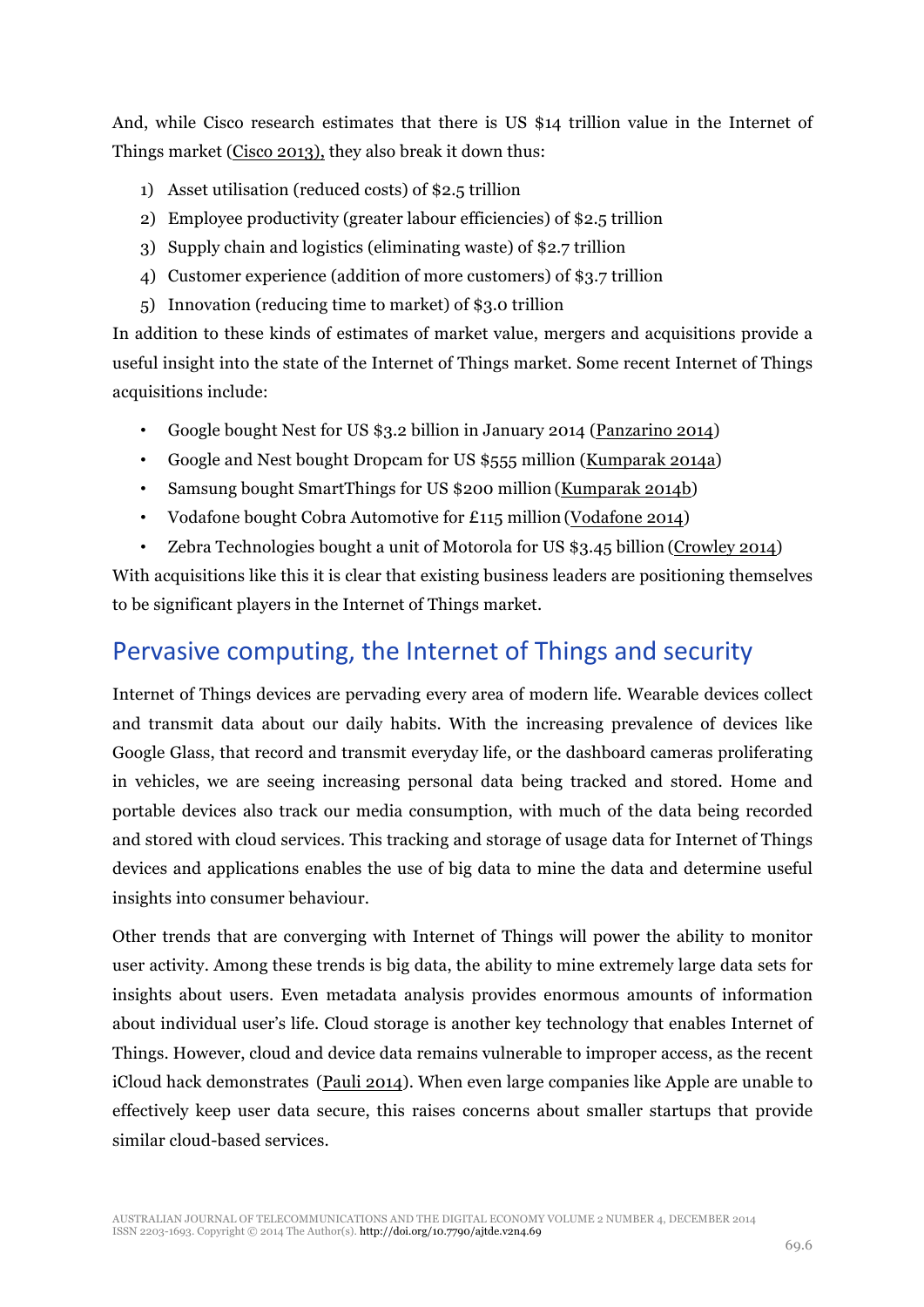Much of the Internet of Things device and application data is not well secured, and users do not understand the plethora of details that are stored and transmitted about them. A good example of this is the data embedded in a tweet (Perez 2014), which reveals much more about the user than a mere 140-character message. Or the vast amount of data embedded in the images that users share so readily on social media, as shown by the *I Know Where your Cat Lives* project (Mundy 2014).

The issues that have been with us since the early days of the Internet remain – these include privacy, user control over their own data, and security. However, now due to the scale of personal data that is being collected, stored, and transmitted, these issues have increased in importance. International regulation and standards need to be addressed in a coherent and focused way. At present, Internet of Things is a bit like the Wild West.

Earlier in 2014 a family found that their home baby monitor device had been hacked (Lee 2014) and someone was yelling abuse at their baby. This is a good example of the risks of unsecured Internet of Things devices being installed in homes by users. Typically users will not consider the security implications of installing Internet of Things devices on their home networks. The question of how can users be educated about the risks inherent in these devices remains to be addressed. Further, device manufacturers and software developers have yet to recognise the issues of security and privacy that they must address in relation to the Internet of Things.

The Internet remains inherently insecure. Every week we see another bank or major retailer suffer a hack or security attack (Collins 2014). Further, recent revelations of the Shellshock and Heartbleed vulnerabilities show that some of the fundamental building blocks of the Internet remain a risk factor. This means that the Internet of Things is being constructed on the already insecure foundation of the existing Internet.

The 2014 Target attack is instructive of the kind of security problems the Internet faces. The attack vector for Target was an external third-party HVAC supplier who had access to their internal network. Existing regulations like PCI DSS did not protect them. Another good example is the recent JP Morgan hack (Bloomberg 2014); JP Morgan is protected by an inordinate amount of regulation, as are all banks, but still was hacked. Following is a summary of the existing legislation to which JP Morgan is subject to the following regulation:

- Sarbanes-Oxley Act (SOX)
- Payment Card Industry Data Security Standard (PCI DSS)
- Gramm-Leach-Bliley Act (GLB) Act
- Electronic Fund Transfer Act, Regulation E (EFTA)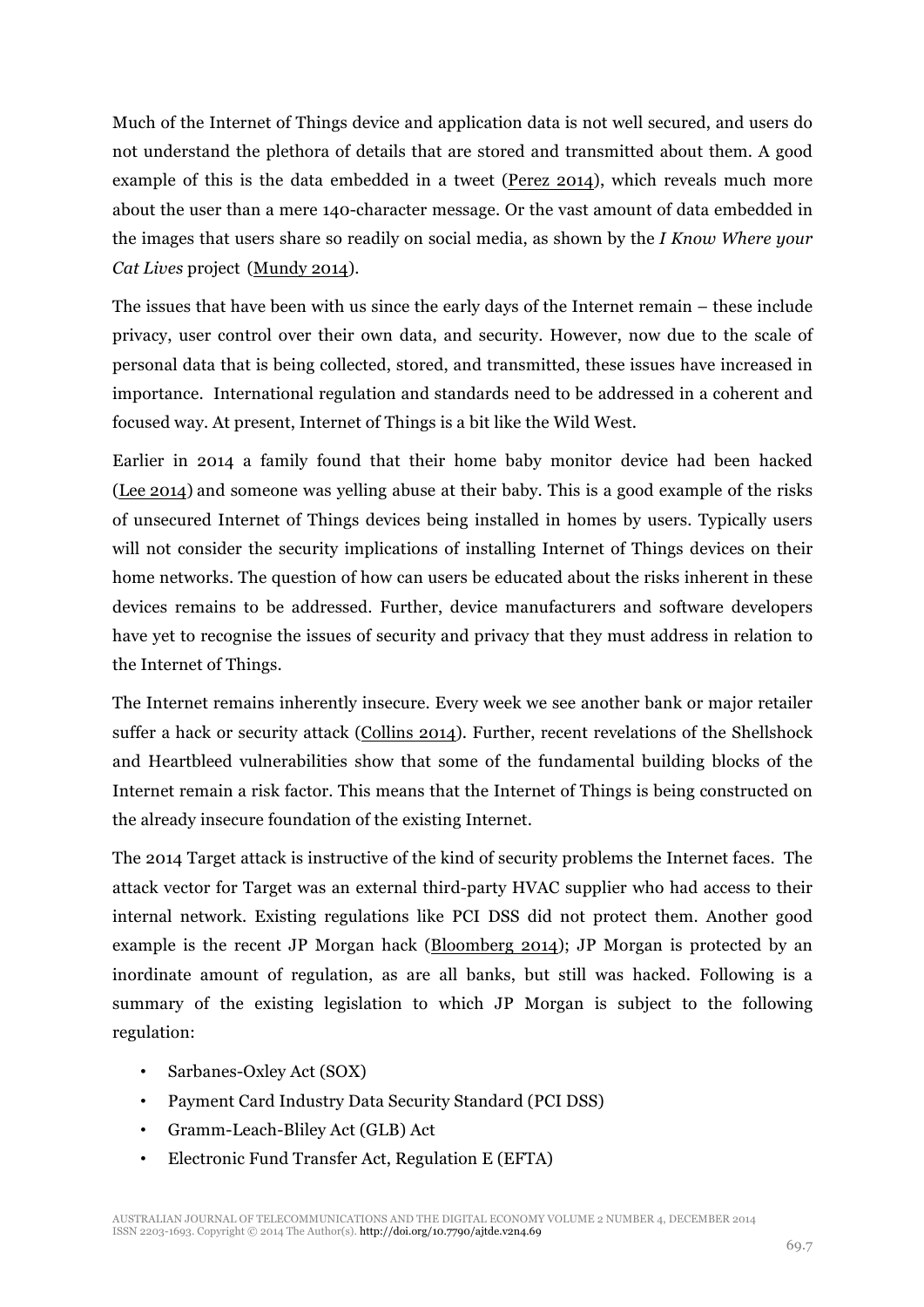- Free and Secure Trade Program (FAST)
- Fair and Accurate Credit Transaction Act (FACTA), including Red Flags Rule
- Federal Rules of Civil Procedure (FRCP)

The plethora of existing regulation did not protect JP Morgan or their consumers. The real question remains as to how to best protect people and organisations in this changing technical landscape. The solutions are likely to be a combination of effective standards, good business security practice and culture, and the application of appropriate security technology.

#### Security within the Internet of Things

If even banks are not safe then in what ways can Internet of Things users and regulators ensure that protection is in place? Traditional security approaches relied upon setting up a secure perimeter that was guarded by firewalls and similar technologies. But how does one put a perimeter defence around the Internet of Things?

We have already seen several successful attacks that launched DDoS attacks from dryers, refrigerators, and other Internet of Things devices (Greene 2014).

*"The global attack campaign involved more than 750,000 malicious email communications coming from more than 100,000 everyday consumer gadgets such as home-networking routers, connected multi-media centers, televisions and at least one refrigerator"* (Proofpoint 2014)

And, as Bruce Schneier points out it is

*"…often impossible to patch the software or upgrade the components to the latest version. Often, the complete source code isn't available. Yes, they'll have the source code to Linux and any other open-source components. But many of the device drivers and other components are just 'binary blobs' - no source code at all. That's the most pernicious part of the problem: No one can possibly patch code that's just binary."* (Schneier 2014)

This inability to make security patches to many existing devices on the Internet is a great challenge, and now we are adding a new layer of Internet of Things devices that are also difficult to patch. It has already been reported that Wi-Fi enabled light bulbs can be hacked and are unable to have security patches applied.

With the growth in connected medical devices the threat of malware becomes an existential one. Rather than merely stealing data the malware could actually harm a human being.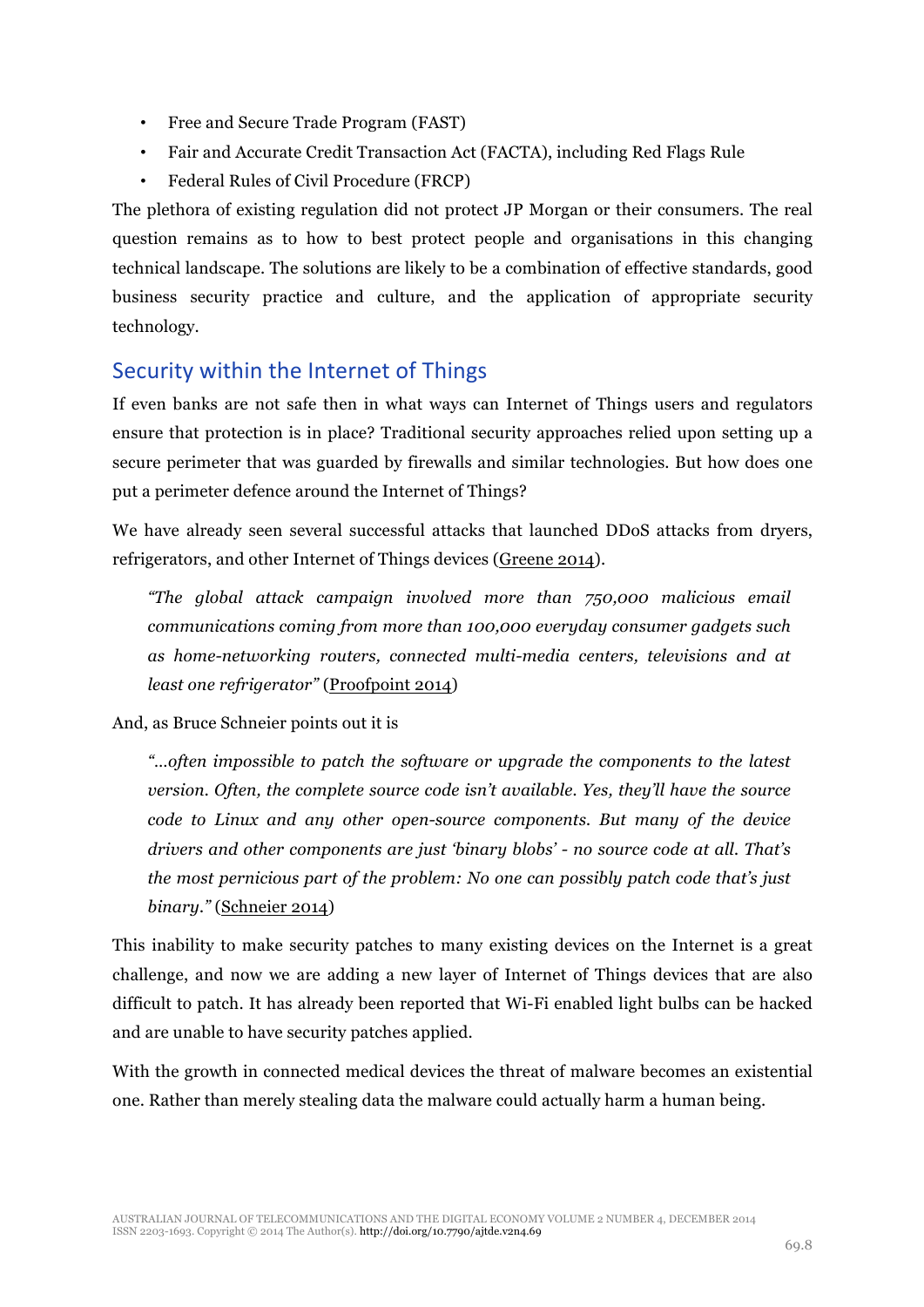Security is the next 'big thing' that needs to be resolved for the Internet of Things. It is important to ensure that private information remains private and that malware is unable to access critical devices.

#### Consumer privacy and consent

Consumer privacy faces new challenges in this age of truly pervasive computing. The very services that enable personalisation and customisation of applications and devices also require the collection and storage of personal data.

Users can be tempted to trade convenience for their data, as evidenced by the popularity of Facebook and its personal data fuelled revenue model. Users often do not understand the privacy implications of their agreement to use various software and devices.

It is not always possible to ensure that a meaningful consent can be obtained in an Internet of Things context. For example, one might question how the user of a connected motor vehicle can understand and give consent in respect of the data that their car is now collecting and reporting. A good recent example of the London agreement (Bajekal 2014) that required users to agree to give their first-born children in return for free Wi-Fi access.

From a regulatory perspective the proposed solution to this issue is 'privacy by design' (Privacy by Design 2014). However, it is unlikely that cottage industry of application developers working in bootstrapped startups around the world will ever hear about this notion.

# Internet of Things and the Future

*"We tend to overestimate the effect of a technology in the short run and underestimate the effect in the long run."- Amara's law* (Amara, undated)

The impact of the convergence of various technologies – such as big data, 3D printing, autonomous sensor networks, software defined networks, etc. – into the Internet of Things will go through the standard technology hype cycle (Gartner 2014). In the long term it is hard to predict where these new technologies will lead us. However, it is unlikely that anyone can stop the changes in computing and business models that are enabled by the Internet of Things.

The most interesting developments in the Internet of Things are likely to happen at the interstices between the API ecosystem and other emerging technologies, such as 3D printing and remote sensor networks. Yet many of these emerging technologies face some 'wicked problems' (Rittel & Webber 1973) before they are ready for general commercial adoption. For example, self-driving or autonomous cars seem to be an obvious new product in the Internet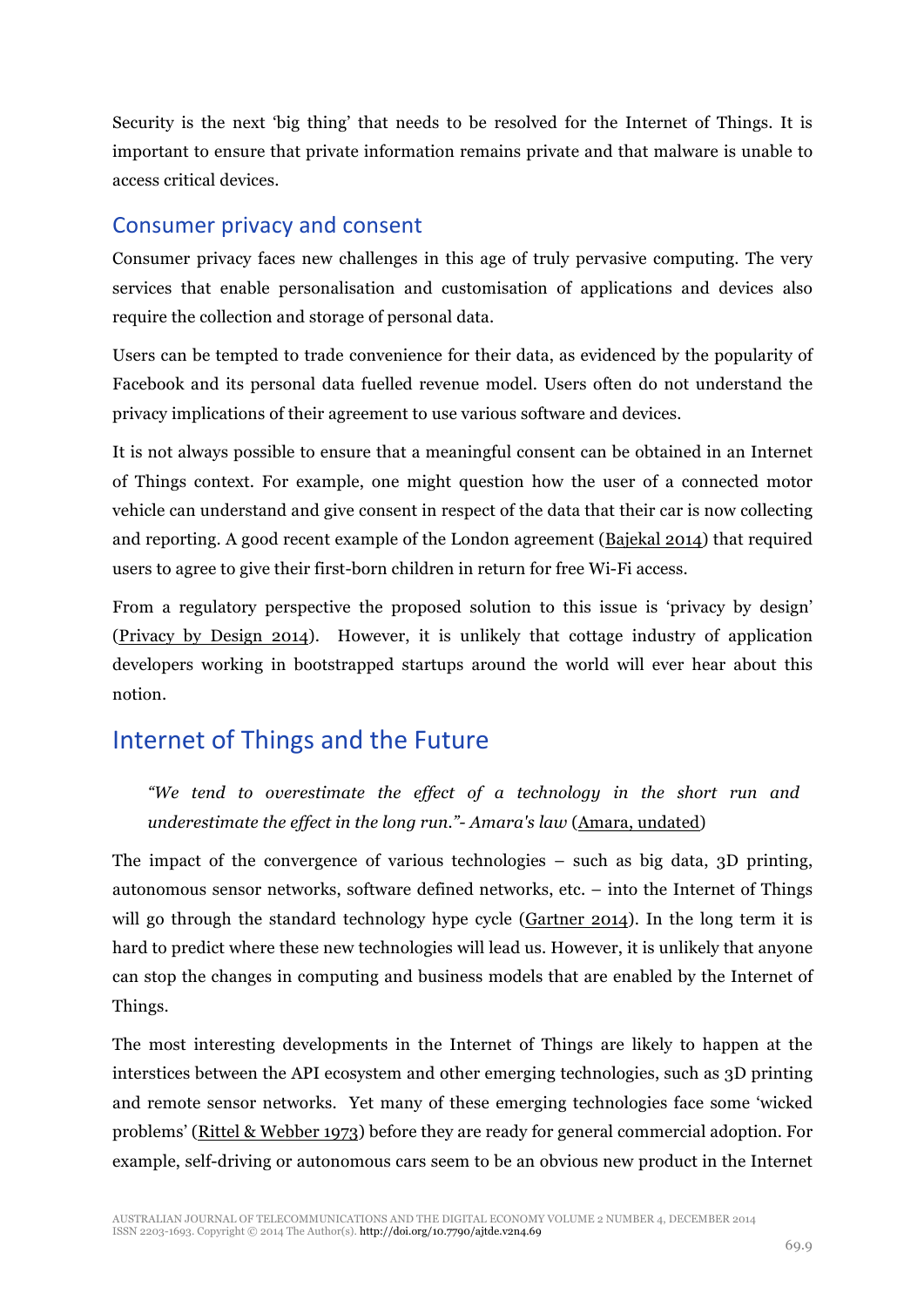of Things. However, some of the technical challenges in getting them ready for the public roads mean they will not be viable in the short term (Ross 2014). Instead, autonomous vehicles may proliferate in closed or controlled environments like mining sites well before they appear on our public roads (Diss 2014). Therefore the Internet of Things will not be just a consumer phenomenon; it will enable a significant change in the way industrial work is done as well.

What is absolutely clear about the future of this market is that both large companies, like Cisco or GE, and startups see the future of the Internet of Things as critical to growth. The possibilities inherent in the Internet of Things are encouraging large players to cooperate so as to share competitive advantage across industry sectors. The recently announced deal between GE, Verizon, Cisco and Intel is an example (Dignan 2014) of this phenomenon. The Internet of Things is the next stage in the digital revolution that is reshaping our world and we can expect to see it drive changes in the way we socialise, work, and consume media and other products.

## References

- Amara, Roy. 'Amara's Law, http://en.wikipedia.org/wiki/Roy\_Amara; accessed 14 October 2014
- Ashton, Kevin. 2009. 'That 'Internet of Things' Thing: In the real world, things matter more than ideas.' *RFID Journal*, 22 June 2009. Available at: http://www.rfidjournal.com/articles/view?4986; accessed 14 October 2014
- Bajekal, Naina. 2014. 'Londoners Unwittingly Exchange First Born Children For Free Wi-Fi', *Time*, September 29, 2014. Available at: http://time.com/3445092/free-wifi-firstborn-children/; accessed 4 October 2014
- Chambers, John, Cisco Chief Executive Officer. 2013. 'All Things D Conference interview', May 2013. Available at: http://allthingsd.com/20130529/ciscos-john-chambers-andboxs-aaron-levie-the-full-d11-interview-video/; accessed 31/8/2014
- CISCO. 2013. White paper 'Embracing the Internet of Everything for your Share of \$14 trillion'. Available at: http://www.cisco.com/web/about/ac79/docs/innov/IoE\_Economy.pdf; accessed 14 October 2014
- Collins, Keith. 2014. 'Data Breaches in the US', *Bloomberg* 4 September 2014. Available at: http://www.bloomberg.com/infographics/2014-08-21/top-data-breaches.html; accessed 4 Sep 2014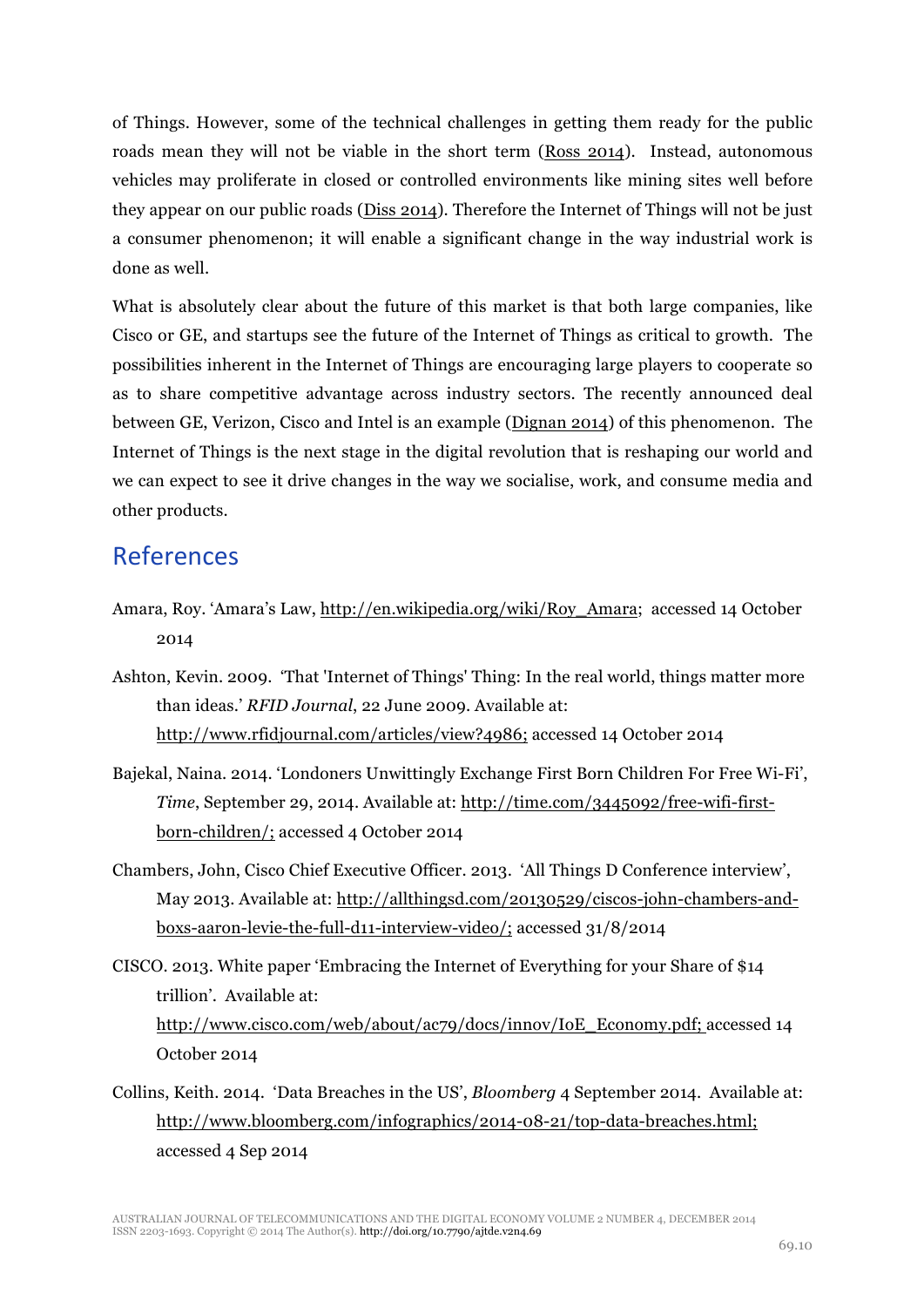- Crowley, Amy-jo. 2014. 'Why Zebra's buyout of Motorola's enterprise business will fuel IoT growth', *CBR Online*, 17 April 2014. Available at: http://www.cbronline.com/news/tech/networks/networking/why-zebras-buyout-ofmotorolas-enterprise-business-will-fuel-iot-growth-4216325; accessed 14 October 2014
- Dawson, Ross. 2007. 'Launching the Web 2.0 Framework', May 30, 2007. Available at: http://rossdawsonblog.com/weblog/archives/2007/05/launching the w.html; accessed 31 August 2014
- Dignan, Larry. 2014. 'GE, forges Internet of things alliances with Verizon, Cisco, Intel', *ZDNet*, 9 October 2014. Available at: http://www.zdnet.com/article/ge-forgesinternet-of-things-alliances-with-verizon-cisco-intel/; accessed 14 October 2014-12-07
- Diss, Kathryn. 2014. 'Robotic trucks taking over Pilbara mining operations in shift to automation', *ABC*, 26 April 2014. Available at: http://www.abc.net.au/news/2014-04- 25/computer-controlled-trucks-taking-over-in-pilbara-mining-wa/5412642; accessed 14 October 2014
- Bloomberg. 2014. Editorial. 'Why the JP Morgan hack is scary' *Bloomberg*, 6 October 2014. Available at: http://www.bloombergview.com/articles/2014-10-06/why-thejpmorgan-hack-is-scary; accessed 14 October 2014
- Essany, Michael. 2012. 'The Decade of 350 billion app downloads', *Mobile Marketing Watch*, November 19, 2012. Available at: http://www.mobilemarketingwatch.com/the-decadeof-350-billion-app-downloads-26932/
- Evans Data Corporation. 2014. Survey, July 2014. Available at: http://www.evansdata.com/press/viewRelease.php?pressID=212; accessed 4 October 2014
- Gartner. 2014. Gartner Hype Cycle. Available at: http://www.gartner.com/technology/research/methodologies/hype-cycle.jsp; accessed 14 October 2014
- Greene, Tim. 2014. 'Bot Herders Launch DDoS attacks using IoT Devices', *Network World*, 24 September 2014. Available at: http://www.networkworld.com/article/2687169/security0/bot-herders-can-launchddos-attacks-from-dryers-refrigerators-other-internet-of-things-devices.html; accessed 14 October 2014

Haque, Umair. 2014. Twitter 2 September 2014. https://twitter.com/umairh/status/506546721007370240; accessed 2/9/2014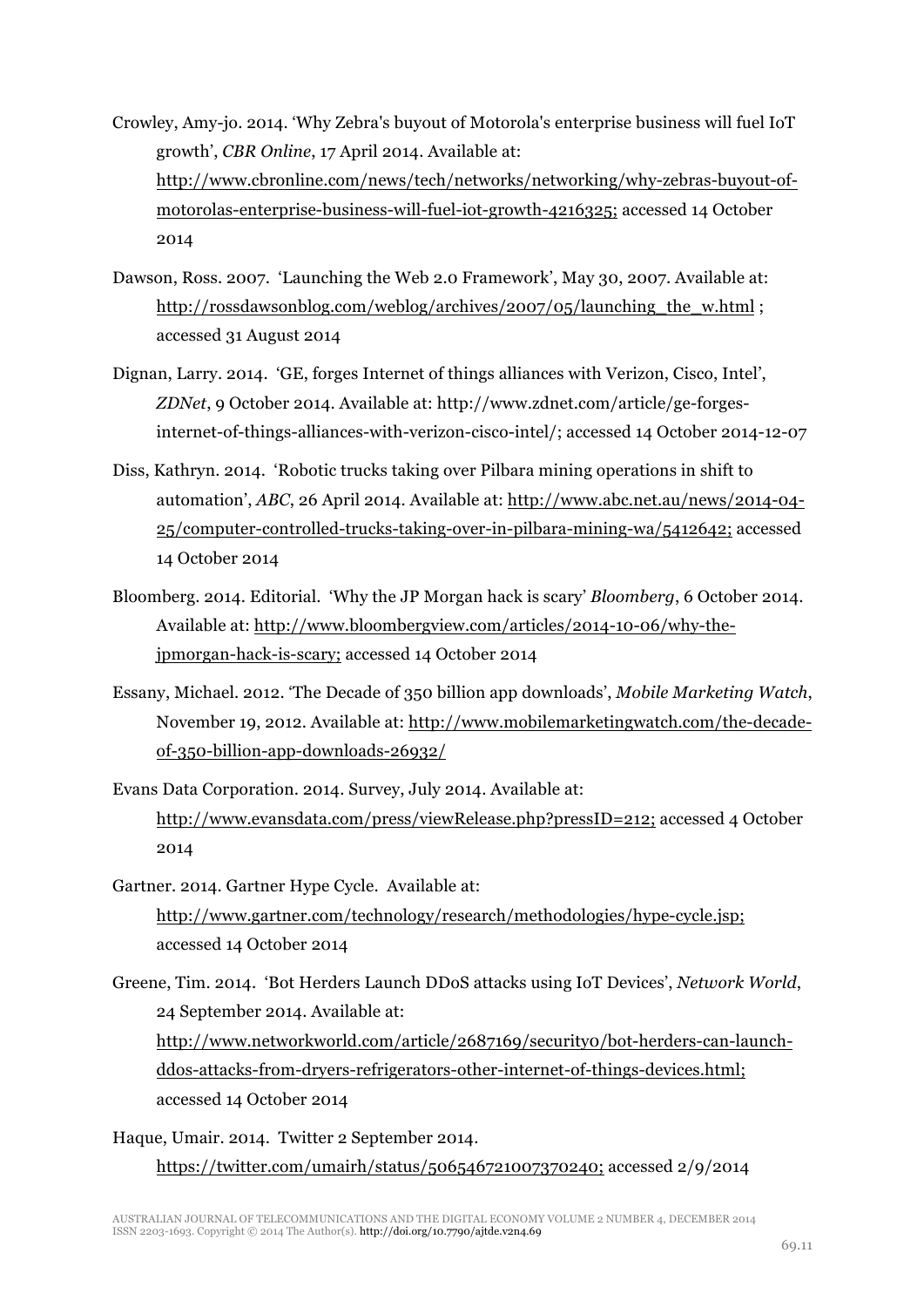- Lee, Jin-Shyan; Su, Yu-Wei; Shen, Chung-Chou. 2007. "A Comparative Study of Wireless Protocols: Bluetooth, U WB, ZigBee, and Wi-Fi," Industrial Electronics Society, 2007. IECON 2007. 33rd Annual Conference of the IEEE, vol., no., pp.46, 51, 5-8 Nov. 2007 doi: 10.1109/IECON.2007.4460126. Available at http://ieeexplore.ieee.org/stamp/stamp.jsp?tp=&arnumber=4460126&isnumber=445 9874; accessed 4 October 2014
- Kumparak, Greg. 2014a. 'Google and Nest Acquire Dropcam', *TechCrunch* 20 June 2014. Available at: http://techcrunch.com/2014/06/20/google-and-nest-acquire-dropcamfor-555-million/; accessed 14 October 2014
- Kumparak, Greg. 2014b. 'SmartThings acquired by Samsung', *TechCrunch* 14 August 2014. Available at: http://techcrunch.com/2014/08/14/smartthings-acquired-by-samsungfor-around-200-million/; accessed 14 October 2014
- Lee, Adriana. 2014. 'Another connected home hack emphasizes the need for stronger passwords', *Read Write Web*, 30 April 2014. Available at: http://readwrite.com/2014/04/30/connected-home-hackers-stop-yelling-at-babiesfoscam#feed=/tag/internet-of-things&awesm=~oEe6yipkTkz40o; accessed 14 October 2014
- MacQueen. David. 2012. 'App Download Forecast 2008 2017', November 08 2012. Available at: http://www.strategyanalytics.com/default.aspx?mod=reportabstractviewer&a0=7934;
	- accessed 31/8/2014
- Mundy, Owen. 2014. Online project, I Know Where Your Cat Lives. Available at: http://iknowwhereyourcatlives.com/about/; accessed 31 August 2014
- Panzarino, Matthew. 2014. 'Google just bought connected device company Nest', *TechCrunch* 13 January 2014. Available at: http://techcrunch.com/2014/01/13/google-just-bought-connected-device-companynest-for-3-2b-in-cash/; accessed 14 October 2014
- Pauli, Darren. 2014. 'JLaw, Kate Upton exposed in celeb nude pics hack: 100 women victimised as Apple iCloud accounts reportedly popped', *The Register*, 31 Aug 2014. Available at: http://www.theregister.co.uk/2014/08/31/jlaw\_upton\_caught\_in\_celeb\_nude\_pics hack/; accessed 31/8/2014